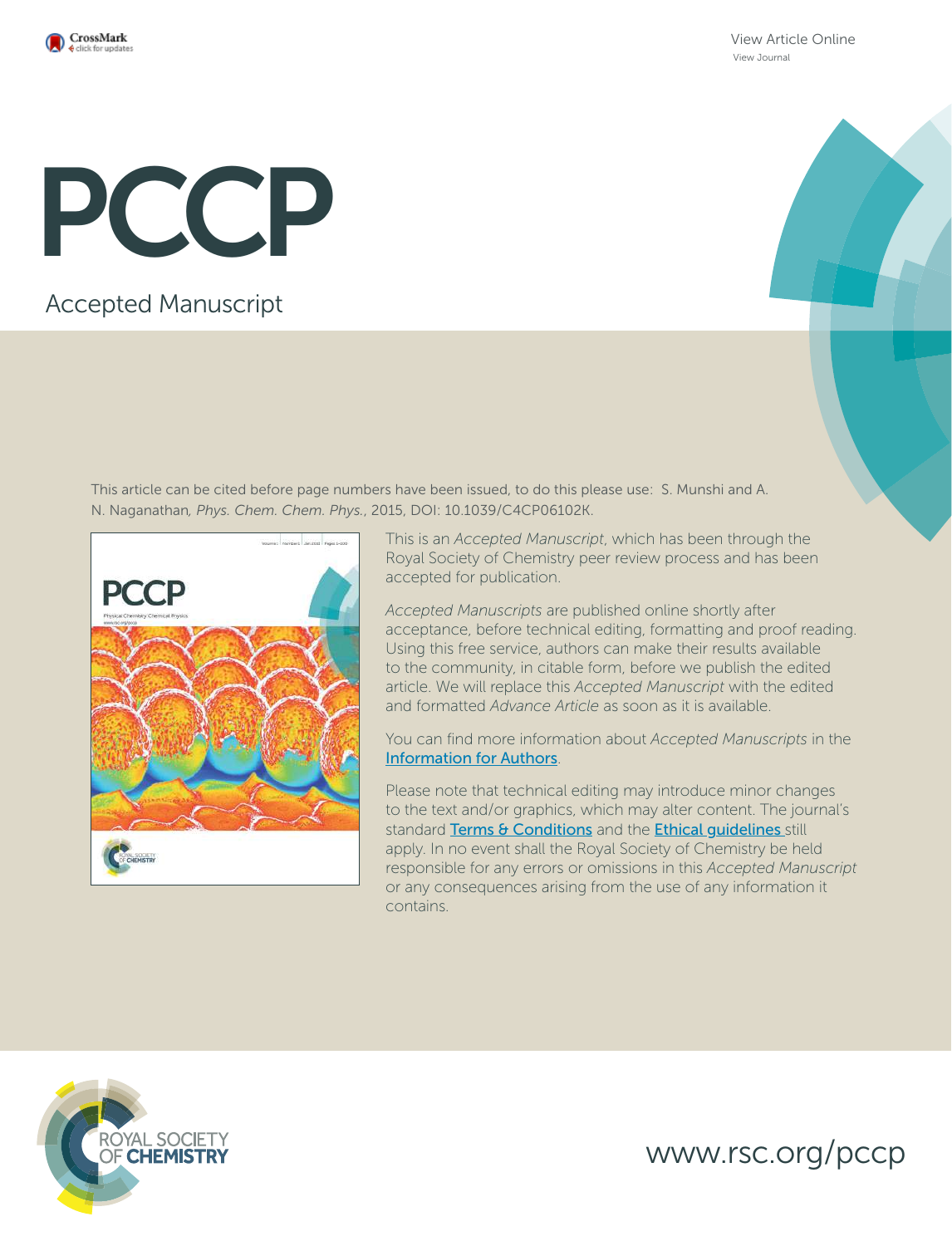## **ARTICLE**

Cite this: DOI: 10.1039/x0xx00000x

Received 00th January 2012, Accepted 00th January 2012

DOI: 10.1039/x0xx00000x

www.rsc.org/

# Imprints of Function on the Folding Landscape: **Functional Role for an Intermediate in a Conserved Eukaryotic Binding Protein**

Sneha Munshi and Athi N. Naganathan\*

In the computational characterization of single domain protein folding, the effective free energy of numerous microstates are projected onto few collective degrees of freedom that in turn serve as well. defined reaction coordinates. In this regard, one.dimensional (1D) free energy profiles are widely used mainly for their simplicity. Since folding and functional landscapes are interlinked, how well can these reduced representations capture the structural and dynamic features of functional states while being simultaneously consistent with experimental observables? We investigate this issue by characterizing the folding of the four-helix bundle bovine acyl-CoA binding protein (bACBP), which exhibits complex equilibrium and kinetic behaviours, employing an Ising.like statistical mechanical model and molecular simulations. We show that the features of the 1D free energy profile are sufficient to quantitatively reproduce multiple experimental observations including millisecond chevron.like kinetics and temperature dependence, a microsecond fast phase, barrier heights, unfolded state movements, intermediate structure and average ϕ.values. Importantly, we find that the structural features of the native.like intermediate (partial disorder in helix 1) is intricately linked to a unique interplay between packing and electrostatics in this domain. By comparison with available experimental data, we propose that this intermediate determines the promiscuous functional behaviour of bACBP that exhibits broad substrate specificity. Our results present evidence to the possibility of employing the statistical mechanical model and the resulting 1D free energy profile to not just understand folding mechanisms but to even extract features of functionally relevant states and their energetic origins.

### **Introduction**

 Protein folding involves a subtle interplay between stabilizing energetic terms that promote folding and conformational entropic contributions that disfavour folding.<sup>1, 2</sup> Given the weak non-covalent nature of the stabilizing interactions and the large phase space available for the main. chain, it is now well recognized that folding processes and even the equilibrium ensembles are best described by a very large number of microstates among which one or a small subset correspond to the folded or functional state.<sup>3, 4</sup> Computational treatments of folding have to therefore account for the large conformational freedom of the main chain and this is well captured in simulations.<sup>5-9</sup> All-atom simulations now capable of approaching longer and functionally relevant timescales and hence a better sampling of the conformational space primarily through the development of specialized hardware<sup>10</sup> and more accurate force-fields.<sup>11</sup>

 The large number of degrees of freedom of the main chain effectively means that the free.energy surface on which the protein molecule diffuses towards the folded state is hyper.

dimensional.<sup>12</sup> However, analysis of cubic lattice simulations has shown that even a single effective coordinate if aptly chosen is sufficient to reproduce the dynamics of folding in many cases. $13$  It is therefore common in atomistic or coarsegrained simulations to integrate out non.relevant degrees of freedom such that only a handful of order parameters remain that in turn could serve as good reaction coordinates (RC). It is important to emphasize that a one.dimensional (1D) treatment is not restricted to molecular simulations and statistical mechanical models of folding have frequently taken recourse to the same. For example, the variable.barrier model inspired by the Landau theory of phase transitions employs enthalpy as the 1D order parameter, and predicts the thermodynamic folding barriers from the heat capacity profile $14$  in very good agreement with the experimental folding rates.<sup>15</sup> A related phenomenological 1D model based on analytical energy functionals is remarkably adept in not only explaining several complex fast folding.related phenomena, but also in estimating thermodynamic barriers from the shape of temperature. relaxation rate plot. $16$ 

#### PCCP RSCPu **RSCPublishing**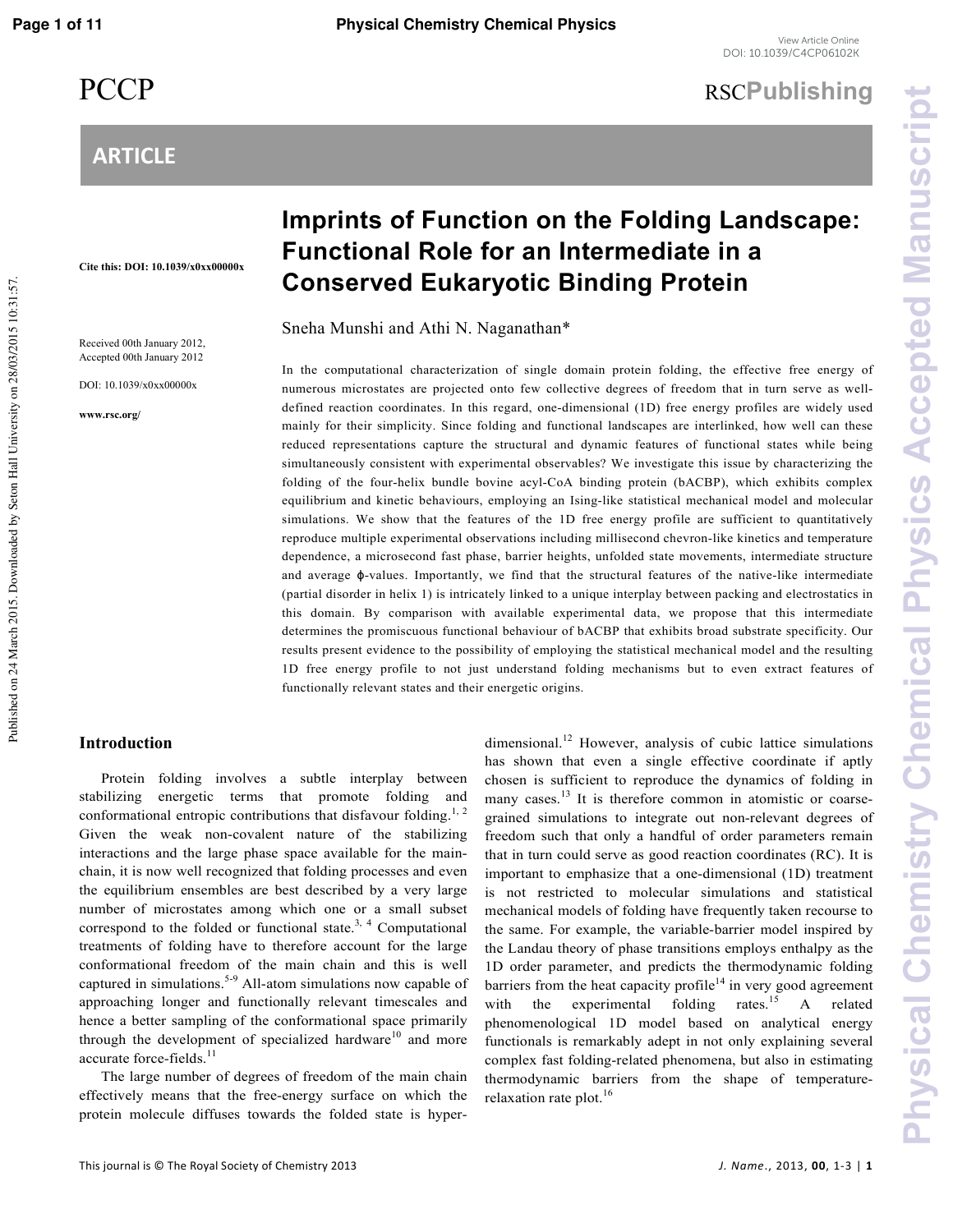View Article Online<br>DOI: 10.1039**/c4CP06102Kne** 

 The dimensionality reduction using 1D approaches are particularly advantageous as they provide a simplified picture of the folding process that can be interpreted in a straightforward manner and compared to experiments directly. Despite their effectiveness, questions remain on their feasibility to quantitatively characterize the folding complexity of larger single.domain proteins at different conditions (temperature and/or co.solvent). An interesting case is that of the designed 73-residue helical protein  $\alpha_3D$  whose folding kinetics is incompatible with diffusion on a 1D free energy profile.<sup>17</sup> In other words, in going from a detailed energy landscape to a free energy surface and finally to a free energy profile, relevant coordinates that carry important information on folding motions are possibly lost thus contributing to this discord.<sup>18</sup> It is however not clear at this point if this is a generic expectation or just the unique behaviour of a designed protein.

 Of the various models employed by the protein folding community, the Wako.Saitô.Muñoz.Eaton (WSME) model or the ME model has been constantly gaining ground as an attractive alternative to molecular simulations.<sup>19-21</sup> It has been shown to be robust enough to quantitatively reproduce the heat capacity profiles of several proteins, $2^{1-26}$  capture the phenomenon of cold denaturation,  $2^{1, 27, 28}$  and the rates and amplitudes of different kinetic phases observed in experiments<sup>21, 23</sup> – three critical and often overlooked folding thermodynamic/dynamic features that are still beyond the reach of both coarse-grained and molecular simulations.<sup>29</sup> Apart from these, the one.state global downhill folding behaviour in BBL was first ascertained from a global thermodynamic analysis of four different spectroscopic probes employing the ME model. $^{22}$ A follow-up study applied the same model to the multi-probe data on its homolog PDD revealing a marginal barrier to folding  $({\sim}k_{\rm B}T)^{26}$  consistent with various other thermodynamic models<sup>24, 30</sup> and kinetic arguments.<sup>30</sup> In the case of villin headpiece folding, the model's predictive powers, particularly in the distribution of possible folding mechanisms, approach that of atomistic simulations. $31$  The energetic terms in the latest version of the model<sup>25</sup> is sound enough to predict stabilizing or destabilizing mutations of charged residues from 16 different proteins and enzymes thus providing a tool to engineer protein stabilities.<sup>32</sup>

 The natural RC of the versatile WSME model is the number of structured residues, which is very different from that employed in molecular simulations and other statistical methods. Though this approach tends to slightly enhance the folding cooperativity,  $33$  it has already been shown to be successful in capturing the complex folding kinetics of  $\alpha$ helices,<sup>34</sup> β-hairpin<sup>35</sup> and in predicting folding rates from solely the 3D structure of proteins.<sup>20, 36</sup> Given that the 1D free energy profiles from the WSME model is competent enough to delineate folding mechanisms, it is natural to expect that it



**Fig. 1** (A) Structure of bovine ACBP. (B) Distribution of the fraction of charged residues in folded single-domain proteins without disulphide bridges or prosthetic groups and in the size range of 30-150 residues with a sequence similarity of at most 30%. The fractional charged residue composition of bACBP is indicated.

should also be possible to discern the relevant functional states or intermediates from the same, since folding and functional phenomena are inter.linked. In fact, one of the main results of several experimental-computational studies<sup>4, 28, 37-42</sup> is that the conformational behaviour of proteins is not optimized for large stability or rapid folding or high cooperativity but that functional constraints are the primary driving force that determine each of the above features. If this is indeed the case, then it should be possible to extract the functional imprints on the folding process from appropriately designed experiments or modelling or a combination of both. This is particularly possible in the WSME model as it offers a direct connection between sequence, structure, energetics (packing and electrostatics), and 1D free energy profiles together with the ability to quantitatively characterize experimental data.

 We explore these issues by studying the experimentally well-characterized 86-residue four-helix bundle bovine acyl-CoA binding protein (bACBP; Fig. 1A).<sup>43</sup> Numerous experiments have shown that bACBP populates an intermediate,<sup>44</sup> possesses residual structure in the unfolded state<sup>45, 46</sup> and exhibits non-trivial folding relaxation kinetics.<sup>47</sup> Interestingly, bACBP has a very large fraction of charged residues in its sequence unlike an average single.domain protein (Fig. 1B) -  $\sim$ 38% of charged residues is nearly 2 standard deviations higher than the mean behaviour. We show below that it is possible to unite all of these disparate observations through a simple 1D free.energy profile that provides both quantitative mechanistic and functional insights into the conformational complexity of this domain.

### **Methods**

**WSME Model.** The details of the model, including the energetic terms, the procedure to calculate the partition function, exact solution energy profiles and residue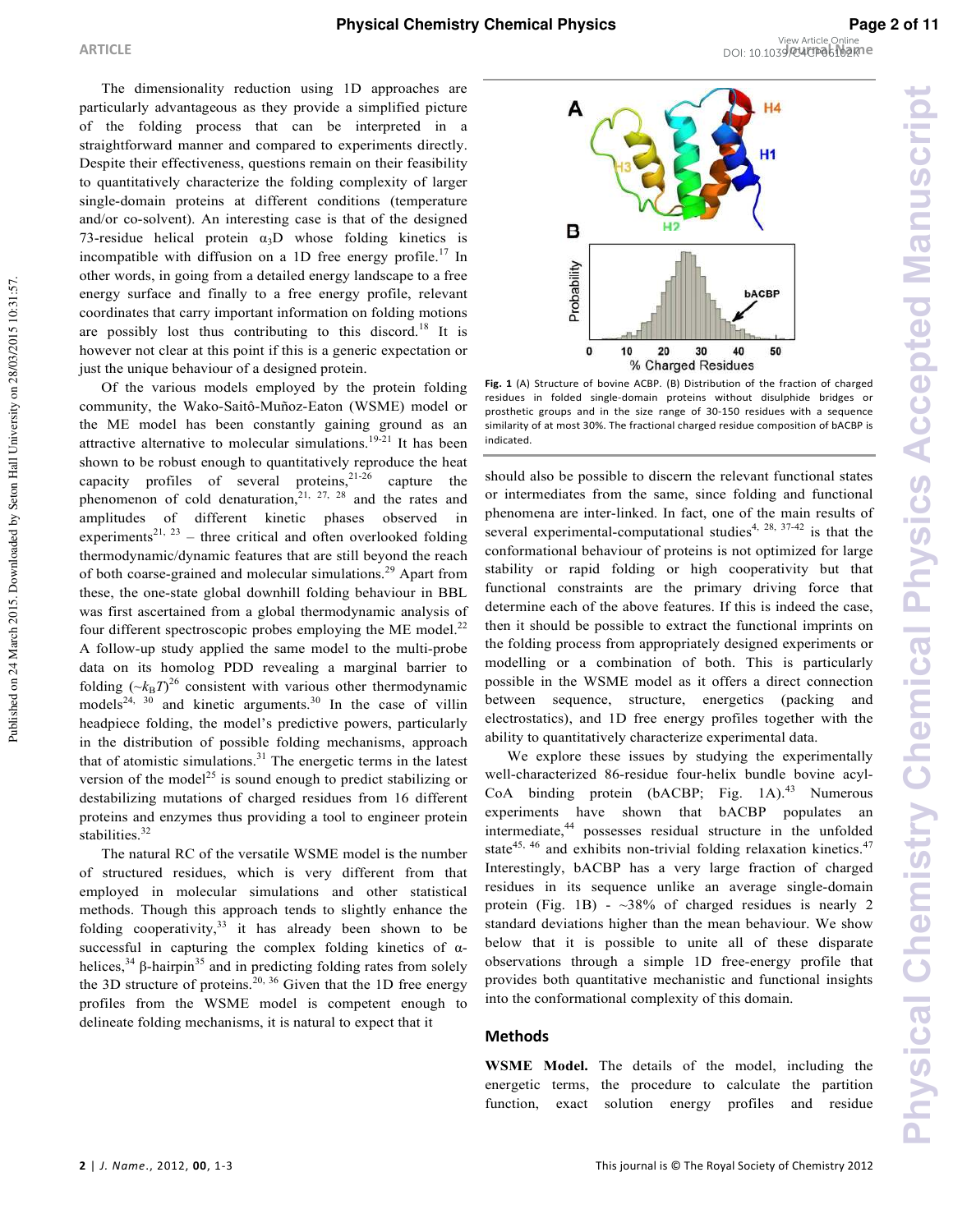WSME model defines a large instantaneous ensemble of  $2^N$ microstates where *N* is the protein length, considering that each residue can sample either folded.like (binary code *1*) or unfolded-like (binary code  $\theta$ ) conformations.<sup>19, 20</sup> Moreover, native.like islands are assumed to interact with each other only when all of the intervening residues are also folded. As the number of unfolded microstates out-weighs the folded ones, a large entropic cost  $(\Delta S_{conf})$  per residue is introduced at a reference temperature of 385  $K^{48}$  that determines the energyscale. Since the model is structure based (i.e.  $G\bar{o}$ -like<sup>49</sup>), only those interactions present in the native state of apo.bACBP (PDB id: 2ABD) are treated as favourable. Van der Waals interactions  $(E_{vdW})$  are identified with a 5 Å heavy-atom cut-off while excluding the nearest neighbour contribution with mean. field interaction energy of *ξ*. The model explicitly considers all. to-all electrostatics  $(E_{elec})$  with an effective dielectric constant (*εeff*) of 29 obtained by a previous calibration of the electrostatic term against homologous proteins and single point mutations.<sup>25,</sup>  $32$  Charged residues are protonated according to the pH - lysine and arginine are charged at pH 7.0, while histidine gets additionally protonated at pH 5.0. An ionic strength value of 0.02 M and pH 5 is employed in all simulations mimicking the experimental conditions,<sup>50</sup> unless otherwise mentioned. The solvation free energy  $(\Delta G_{solv})$  is introduced through a heat capacity term that is proportional to the number of contacts with the constant being the heat capacity change upon forming a native contact  $\Delta C_p^{\text{cont}}$ . The effective free energy of each and every microstate therefore includes contributions from *EvdW*,  $E_{elec}$ , and  $\Delta G_{solv}$  while the destabilizing effect arises from the cost of fixing residues within that microstate. The effect of denaturants are introduced by a linear term similar to what is observed experimentally,<sup>51</sup> with the proportionality term being a product of the constant *mcont* and the total number of interactions within that microstate.

probabilities are discussed in recent works<sup>25,32</sup>. Briefly, the

 As no heat capacity profiles or cold.denaturation studies are available on bACBP, we fix the  $\Delta C_{\text{cont}}^{cont}$  to -0.36 J mol<sup>-1</sup> K<sup>-1</sup> per native contact from a previous analysis.<sup>25</sup> The final parameters required to reproduce the chemical denaturation midpoint (*C<sup>m</sup>* ~2.3 M) and the sharpness of the unfolding transition (*m*.value  $\sim$ 14.8 kJ mol<sup>-1</sup> M<sup>-1</sup>) at 278 K are:  $\Delta S_{conf}$  = -13.5 J mol<sup>-1</sup> K<sup>-1</sup> per residue,  $\zeta$  = -82.0 J mol<sup>-1</sup> per native contact, and  $m_{cont}$  = -5.1 J  $mol<sup>-1</sup> M<sup>-1</sup>$  per native contact. Rate constants were estimated by diffusive kinetic calculations employing the discretized version of the 1D diffusion equation that involves the construction of a rate matrix as prescribed before.<sup>52</sup> Eigenvalues and eigenvectors are obtained by the diagonalization of the 86 x 86 rate matrix. The eigenvector corresponding to the eigenvalue of zero provides information on the final equilibrium population. The other non-zero eigenvalues report on relaxation rates with the corresponding eigenvectors pointing to the origin of these rates through population redistributions on the 1D free energy profile. A temperature.dependent 1D diffusion constant of  $2.3 \times 10^5$  n<sup>2</sup> s<sup>-1</sup> at 278 K ( $k_0$ ; *n* is the reaction coordinate value) with an activation energy of  $\sim$ 1.08 kJ mol<sup>-1</sup> per residue ( $E_a$ ; a measure of landscape roughness<sup>16</sup>) is employed to match the  $\Delta C_{p}^{cont}$ 

experimental chemical midpoint rates at 278, 299 and 313 K. Effectively, the model in its current version requires five adjustable parameters - 3 thermodynamic ( $\Delta S_{conf}$ ,  $\zeta$ ,  $m_{cont}$ ) and 2 dynamic  $(k_0, E_a)$ . The dynamic term  $k_0$  sets the scale for the rate *vs.* temperature plot while the activation term  $E_a$  defines its shape on top of the temperature dependent heat capacity term – a more detailed discussion is provided in Ref. 16.

 We algorithmically quantify the statistical weights of each and every microstate with single. and two.stretches of folded residues, SSA (single sequence approximation) and DSA (double sequence approximation), respectively. This required an enumeration of 3741 SSA microstates and 2,225,895 DSA microstates; $^{20}$  the effective free energy of these states is then projected on to the 1D reaction coordinate for comparison with the free energy profile from the exact solution calculation. As SSA microstates are characterized by single stretches of folded residues, their structures are obtained by editing the PDB file. $^{22}$ The number of contacts made by tryptophan 55 and 58 in each of the SSA microstates are tabulated in a two.dimensional map and then projected onto the same RC to estimate a signal for tryptophan fluorescence similar to our calculations before.<sup>42, 53</sup>

All-Atom MD Simulations. Virtual hydrogen sites were added on to the bACBP structure (PDB: 2ABD) assuming a pH 7.0 protonation state using the Amber-99SB\* ILDN force-field $^{11, 54}$ in GROMACS  $4.5<sup>55</sup>$  and placed in a dodecahedral volume with a minimum distance of 12 Å from the sides. The system was solvated with 7036 TIP3P waters, a sodium ion to maintain charge neutrality, energy minimized and finally relaxed for 4 nanoseconds at 310 K using 4.femtosecond time.step. A Langevin thermostat with a damping coefficient of 1/(1 picosecond) was employed to maintain temperature with the long-range electrostatics calculated using the particle mesh Ewald method (PME) at a grid spacing of 1.2 Å and a 10Å cut. off for non.bonded interactions. Five independent constant volume simulations were performed at 370 K with different starting velocities.

#### **Results and Discussion**

Thermodynamics. We calibrate the model by adjusting the basic parameters through exactly reproducing the experimental chemical denaturation midpoint ( $C_m \sim 2.3$  M) and the sharpness of the unfolding transition (*m*-value  $\sim$ 14.8 kJ mol<sup>-1</sup> M<sup>-1</sup>) of bACBP at 278 K (see Methods). Though this methodology is guaranteed to reproduce the features of the unfolding curve, it is not clear if the temperature dependence of the experimental  $C_m$  can also be captured. Such a comparative exercise will provide a stringent test to the performance of the model and the robustness of the thermodynamic parameters within the experimental temperature range. To this end, we merely substitute the experimental temperatures (299 and 313 K) and predict the unfolding curves by keeping all other parameters constant. The resulting unfolding curves shift to lower *C<sup>m</sup>* values as the conformational entropy term starts dominating that in turn decreases the stability with increasing temperatures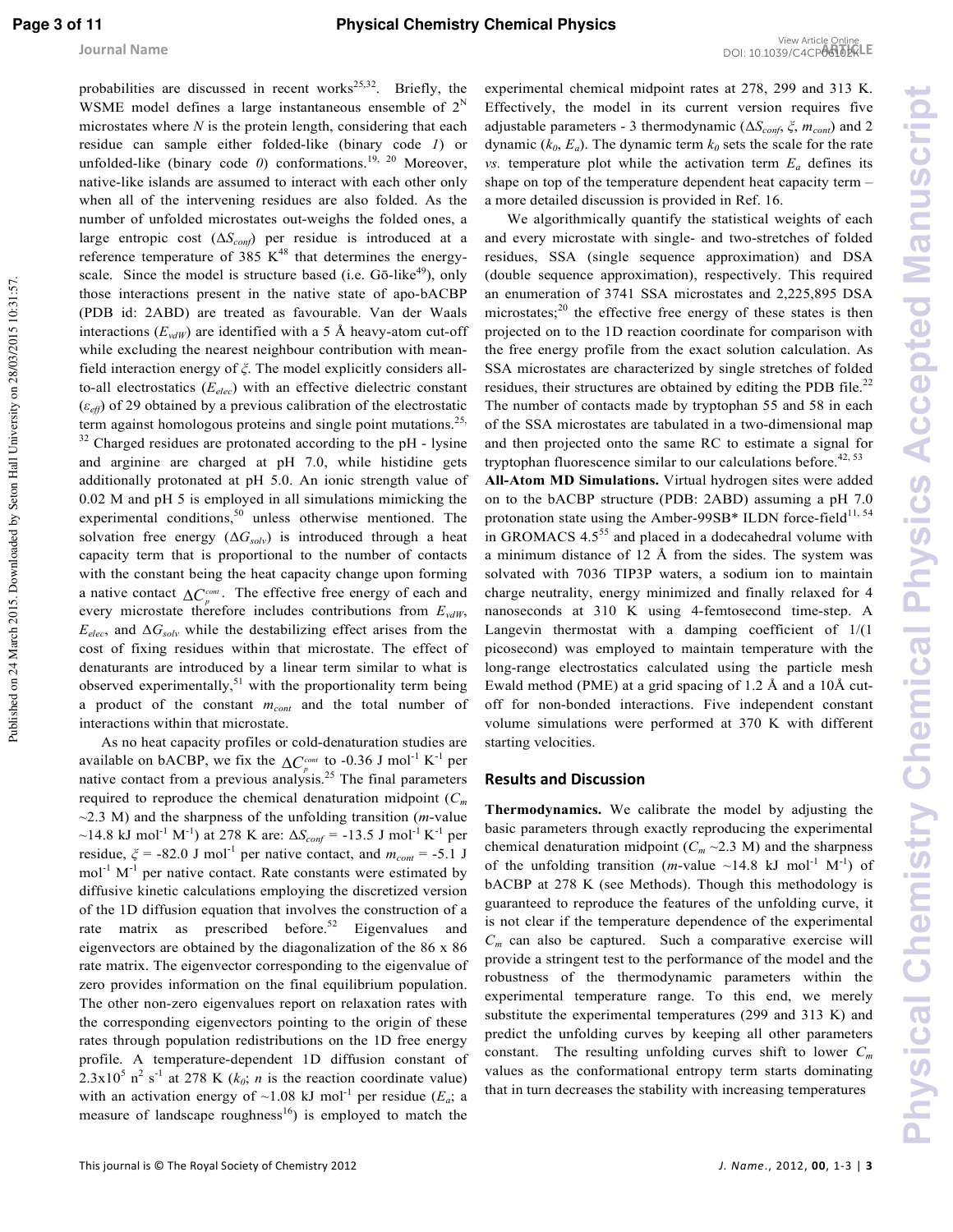Published on 24 March 2015. Downloaded by Seton Hall University on 28/03/2015 10:31:57



**Fig. 2** (A) Mean residue-unfolding probabilities as a function of denaturant at different temperatures. The vertical dashed lines are the experimental chemical denaturation midpoint values. (B) 1D free energy profiles as a function of the number of structured residues as the reaction coordinate. The horizontal arrow highlights the continuous movement of the unfolded state upon changes in stability. (C) Comparison of the residue unfolding probabilities under destabilizing conditions (393 K; magenta and left axis) to the experimental chemical shift differences at low pH (bars and right axis). (D) Pair-wise residue contact probabilities represented as  $-RT\ln(p_{ii})$  at 393 K as predicted by the WSME model. A spectral colour coding is employed going from low (blue) to high (red) free energy.

(Fig. 2A). The predicted  $C_m$  values are in very good agreement with experiments with a slope of one and intercept near zero (-0.11), attesting to the robustness of the method. In addition, the mean residue probabilities at zero denaturant concentration display a distinct trend wherein they decrease from 0.84 at 278 K to 0.79 at 313 K. Though small, this behaviour is not

expected in a two-state system at low temperatures because the probability of the unfolded state is negligible. This suggests that the 'native state' of bACBP is not a distinct ensemble but changes with temperature and/or solvent conditions.

 To identify if movement of the native state is continuous (i.e. in the absence of macroscopic free energy barrier) or if there is an exchange of population between two alternate native.like states separated by a barrier, we calculate one. dimensional free energy profiles as a function of the number of structured residues as the reaction coordinate. We find several interesting features simply from this projection that highlight the conformational plasticity of this protein (Fig. 2B). First, the profiles are characterized by three macrostates – native (*N*), partially structured intermediate (*I*) and unfolded (*U*) – indicative of a three.state.like behaviour with *I* as populated as *N* at 0 M GuHCl. This observation therefore suggests that the changes in the mean residue probability at low temperatures originate from an inter.conversion between the states *N* and *I*. The folding barrier height is predicted to be  $\sim$ 12.5 kJ mol<sup>-1</sup> in the absence of denaturant while a free energy barrier of  $\sim$ 10 kJ  $mol<sup>-1</sup>$  separates *I* and *N*. At midpoint conditions, the intermediate with  $~68$  structured residues is more populated than the native state. Second, a Hammond.like movement of the barrier top located at  $\sim$ 47 structured residues is evident and at  $\sim$  5 M GuHCl, the barrier is quite broad when compared to the same at 0 M GuHCl. Third, the unfolded state possesses significant residual structure with  $\sim$ 30 residues adopting nativelike conformations at 0 M. The position of the unfolded state is not constant and it progressively becomes more unstructured with increasing denaturant concentration, a feature that has been commonly observed in single.molecule FRET experiments of both ordered and disordered proteins. 56

 We calculate residue probabilities under highly destabilizing conditions from the partition function, i.e. the overall probability of finding a residue adopting a native.like conformation, to identify the regions that are structured in the unfolded state. Fourth helix is predicted to be the most structured under these conditions in agreement with chemical shift perturbation experiments under destabilizing conditions (Fig. 2C). Pair.wise residue contact probabilities (represented in Fig. 2D as  $-RT^*ln(p_{ii})$  at these conditions imply large relative propensities for forming local contacts within the helical region (blue in Fig. 2D) while hinting at the possibility of transient inter.helix interactions involving helices 2, 3 and 4 consistent with paramagnetic relaxation enhancement measurements<sup>57</sup> and mutational studies in unfolded bACBP.<sup>45</sup> The 2D map in fact resembles similar estimates from both coarse-grained<sup>58</sup> and atomistic simulations<sup>59</sup>. The only difference between the previous treatments and the current depiction is that the interaction probabilities in the unfolded state are quite uniform for the three C-terminal helices in the latter case. This is mainly because of the mean.field nature of the van der Waals energy function, i.e. the interaction energies are assumed to be uniform and independent of the atom type.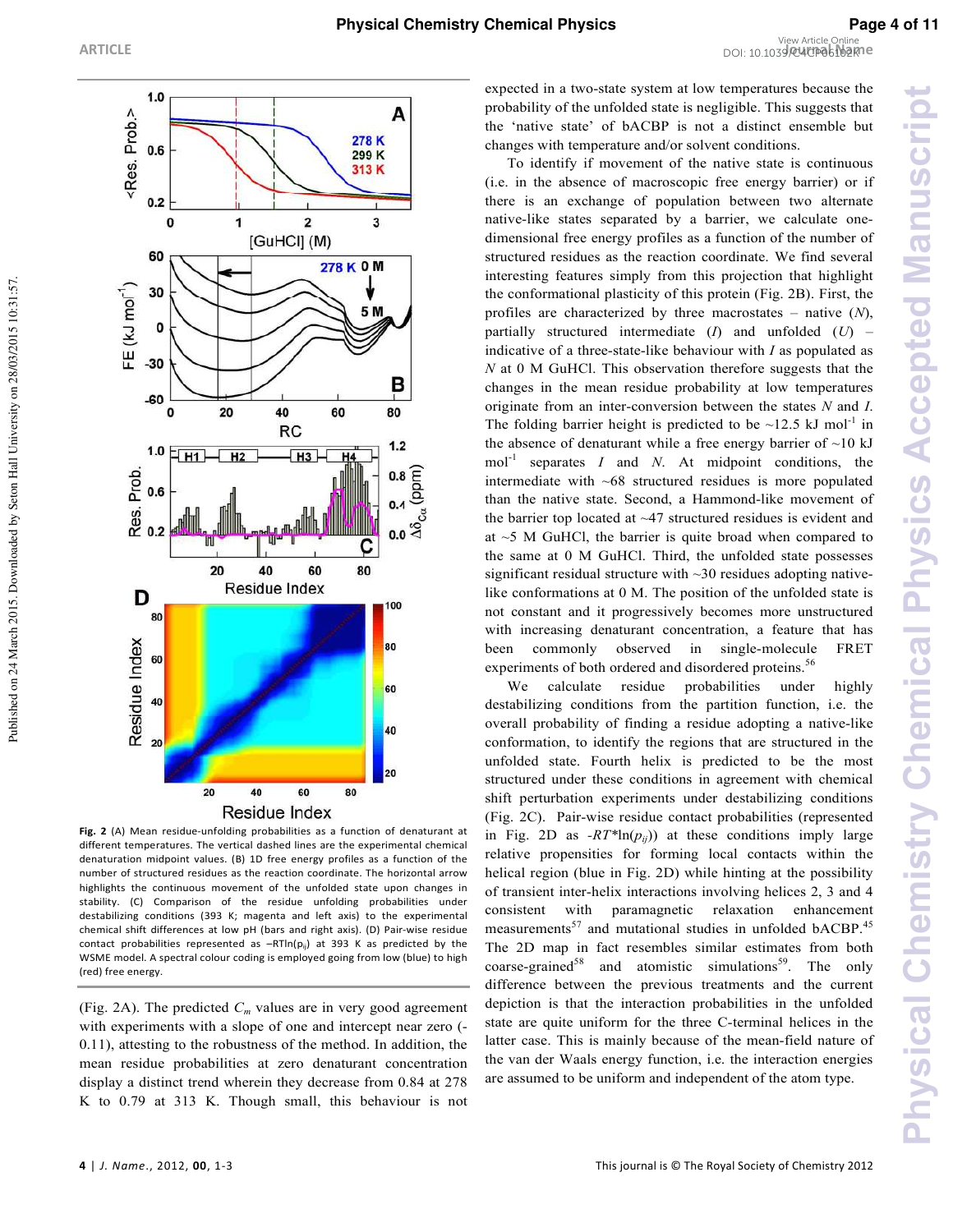Published on 24 March 2015. Downloaded by Seton Hall University on 28/03/2015 10:31:57



**Fig. 3** (A) Mean-field vdW interaction energies that reproduce the experimental changes in stabilities upon point mutations.<sup>50</sup> (B) Predicted unfolding activation energies (red) shown as a Brønsted plot (energy units in kJ mol<sup>-1</sup>). Mutations that result in classical and non-classical/zero ϕ-values experimentally are shown as filled circles and open triangles, respectively. The correlation line (red) indicates the predicted average ϕ-value of 0.3.

**Kinetics.** For the 1D free energy profile to be physically reasonable, it should also capture more relevant residue.level quantities and relaxation kinetics. To test this, we take advantage of protein engineering studies on bACBP wherein 30 mutations have been engineered throughout the protein to quantify the effect on both the equilibrium and kinetics, i.e. ϕ. values.<sup>50</sup> Out of 30 mutations, just 10 show classical phi-values  $(0 < \phi < 1)$ , with a mean of folding  $\phi$ -value 0.3, while the rest are near zero or negative. The mutational effects are introduced into the model by adjusting the vdW interaction energy (ξ) to exactly reproduce the magnitude of the equilibrium perturbation, i.e.  $\Delta\Delta G_{eq}$ , as prescribed before.<sup>20</sup> The resulting changes in  $\xi$  are quite small with a mean value of -79.5 J mol<sup>-1</sup> and a standard deviation of just  $\sim$ 1.85 J mol<sup>-1</sup> (Fig. 3A). A diffusive calculation with a denaturant-independent diffusion coefficient is then performed on this mutant free.energy surface to predict the relaxation rates (approximated by the largest non. zero eigenvalue; see Methods) and hence the changes in activation free energies. The resulting Brønsted plot presents a good agreement between the mean ϕ.value from the model and the classical experimental φ-values (compare red crosses and filled circles in Fig. 3B). However, none of the non-classical effects are reproduced. This can arise from either the simplistic nature of the model itself or due to the varied origins of non. classical phi.values that are challenging to interpret from the viewpoint of a Gō-model: non-native effects during folding,  $60$ in the denatured state<sup>60, 61</sup> or experimental noise.<sup>62, 63</sup>

 Fluorescence kinetic experiments on bACBP at 299 K indicate that the refolding relaxation profiles is bi-phasic with a

fast denaturant-independent rate constant of  $\sim 1/(100 \text{ }\mu\text{s})$  and a slow chevron-like denaturant dependent rate. $47$  As discussed before, the one.dimensional free energy surface points to a continuous loss of structure in the unfolded state with increasing destabilization: but does the rate of this gradual process match with the experimental numbers? We approach this question by first estimating a fluorescence signal as a function of the one-dimensional reaction coordinate by using the mean number of contacts formed by W55 and W58 as a proxy (see Methods). The projected signal is predicted to be insensitive to the population of the native.like intermediate but sensitive to the changes in the unfolded state structure as can be seen from the dashed line in Fig. S1A (ESI†).

 Diffusive kinetic calculations are then performed on the denaturant.dependent free.energy surface mimicking the experimental protocol to estimate the rates at 278, 299 and 313 K; the resulting population redistributions are weighted by the tryptophan signal to obtain kinetic decays (see Methods). The model predicts that the relaxation profiles are bi-phasic in the refolding limb and monophasic in the unfolding limb (Fig. S1B), an observation that matches exactly with experiments. <sup>47</sup> The faster rates vary between  $\sim 1/(100 \text{ }\mu\text{s})$  at 278 K to  $\sim 1/(15$  $\mu$ s) at 299 K while the chevron-like denaturant dependence of the slower rate is reproduced reasonably well (Fig. 4A). However, the slow rates predicted by the model under low denaturant concentrations systematically deviate from experiments. This could arise from the approximate nature of the modelled signal that is predicted to be insensitive to small population redistributions on the native side of the barrier or from the thermodynamic nature of the free energy profile that does not explicitly account for kinetic barrier effects that is expected to be more dominant under native.like conditions (i.e. underlying landscape roughness).<sup>13, 64</sup>

 While an estimate of the tryptophan signal is required to simulate the experimental observations, the rate matrix constructed from the 1D probability distribution alone has sufficient information to reproduce the rates and their origins (Fig. S3). As an example, we plot the eigenvectors corresponding to the first three non.zero eigenvalues in the absence of denaturants at 278 in Fig. 4B. They nicely reproduce the three possible scenarios intuitively expected for a 1D free. energy profile with a single rate determining barrier and flexible end-states – population redistributions across the main barrier (black in Fig. 3B), on the folded side (green) and on the unfolded side (pink).

 The good agreement between predicted changes in rates and experiments prompted us to look closer into the magnitude of the underlying barriers from the 1D free energy profiles. The rate determining folding barrier height of bACBP is predicted to be  $\sim$ 12.5 kJ mol<sup>-1</sup> that increases to  $\sim$ 26.8 kJ mol<sup>-1</sup> under chemical midpoint conditions at 278 K. This relative change in barrier height is in very good agreement with predictions from an independent structure.free approach that classifies protein folding behaviours based on the differences in barrier heights between two different stability conditions (see Fig. 4B in Ref. <sup>16</sup>). This unexpected correspondence suggests that the absolute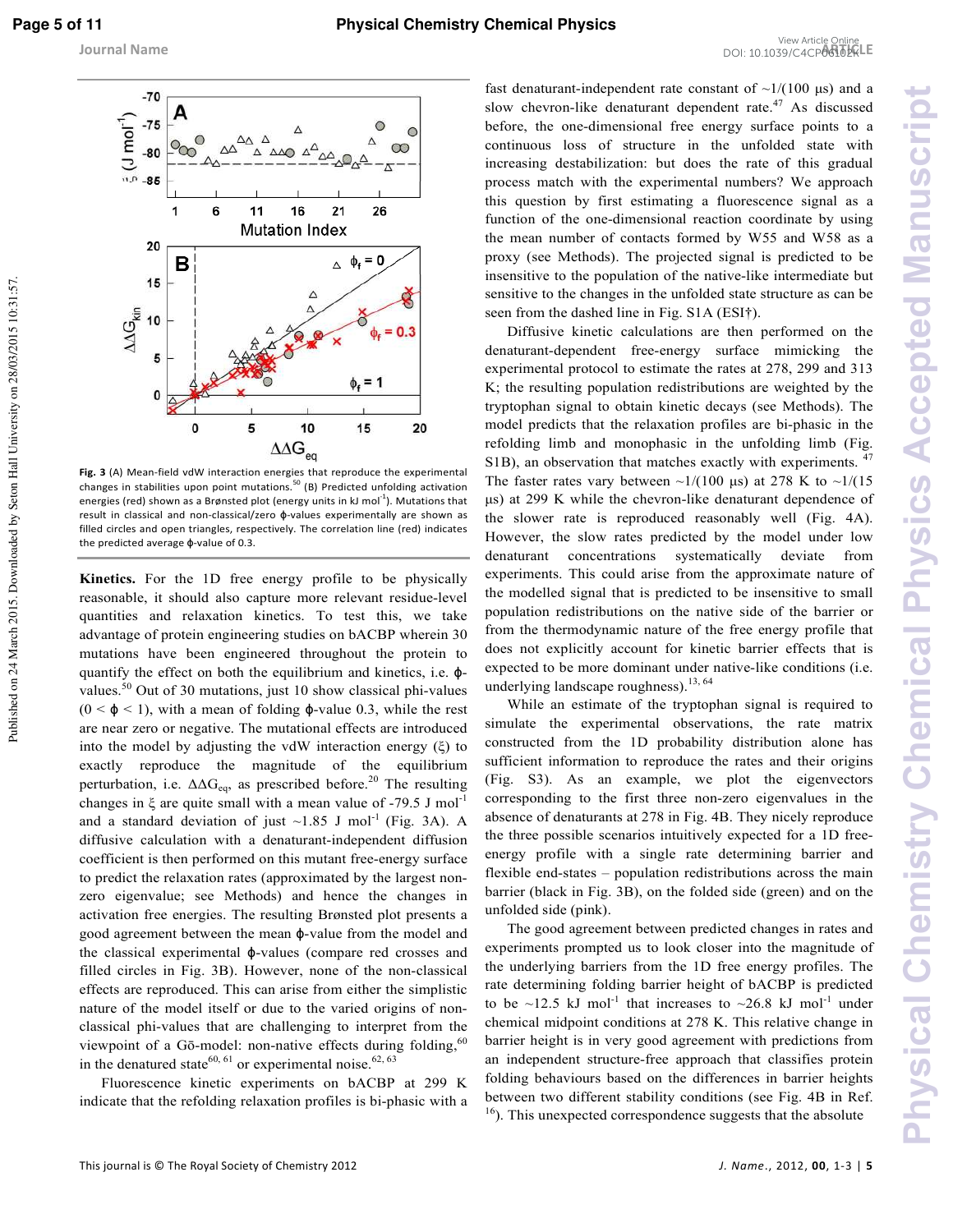$10<sup>5</sup>$ 

 $10<sup>4</sup>$ 

ang Pagay

Published on 24 March 2015. Downloaded by Seton Hall University on 28/03/2015 10:31:57.

Published on 24 March 2015. Downloaded by Seton Hall University on 28/03/2015 10:31:57

90

A

80

TS

 $H<sub>4</sub>$ 

6

 $\overline{2}$ 

0

80

눈

60

 $H3$ 

60



and double-sequence (red) approximations at 278 K. (B) Folding mechanism of bACBP mapped on to the structure shown in blue, green, orange and red in that order of formation; U - unfolded, TS – transition state, I – intermediate, N – native. (C) Experimental protection factors (bars) compared against the model residue unfolding probability (red). A cartoon of the secondary structures is shown on top.

the primary sequence, from both the single. and double. sequence approximations (SSA and DSA; see Methods). The 1D free energy profiles from these approximations are in agreement with the expectation from the exact solution profile (Fig. 5A). The microstates are ranked according to their probability at every value of the reaction coordinate and the most probable states are then mapped on to the native structure (Fig. 5B). It can be the seen that the unfolded state under stabilizing conditions possesses significant residual structure in both H2 and H4 (blue in Fig. 5B), though characterized by low probability, as they are high in free energy. The residual structure in the unfolded state now expands to encompass part of the long loop connecting H2 and H3, and the C.terminal portion of H3 including the loop following it (green in Fig. 5B) to reach the barrier top (transition-state structure; blue  $+$  green in Fig. 5B). The N-terminus of H3 now zips up in the downhill region of the main barrier (orange in Fig. 5B) to an intermediate state with well-folded helices H2, H3 and H4 (blue + green + orange in Fig. 5B). The helix H1 and the loop following it (residues 1.20) fold last, thus defining the native state.

 The folding mechanism is in good agreement with several experimental measures particularly from NMR.based approaches. For example,  $PRE<sup>58</sup>$  and mutational studies<sup>45</sup> under destabilizing low pH conditions point to the possibility of H2 and H4 transiently interacting in the unfolded state. It is



chevron plots calculated solely from the 1D free energy profiles and an assumed fluorescence signal at two different temperatures. Squares and dashed lines represent the measured and predicted microsecond rates, respectively. (B) The eigenvectors corresponding to the first three non-zero eigenvalues at 0 M GuHCl, highlighting the origin of the slow (black), fast (green) and ultra-fast phases (pink). (C) Experimental folding relaxation dynamics of BBL (blue) and  $\lambda_{6-85}$ (green) compared against the estimated D<sub>eff</sub> for bACBP (red) using the rate equation.

barrier heights are well determined providing us an avenue to estimate the folding speed-limit  $(D_{\text{eff}})$  from the perspective of a slow.folding protein. We combine the barrier height calculated from the model  $(\Delta G)$  with the experimental midpoint relaxation rates at the midpoint (*k*) using the rate equation, i.e. from  $k=2D_{\text{eff}}$ <sup>\*</sup>exp( $-\Delta G/RT$ ), to estimate the speed-limit. The resulting *Deff* and its temperature dependence agree very well with the dynamic relaxation rates of the one.state folding BBL over a large temperature range<sup>65</sup> and of the downhill 80-residue lambda repressor fragment  $\lambda_{6.85}$  at low temperatures<sup>66</sup> (Fig. 4C). The implications of this observation are discussed below.

Folding Mechanism. The ability of the model to capture multiple experimental observations in a quantitative manner gives us sufficient confidence to provide a detailed picture of the folding mechanism from solely the statistical weights of the different microstates. However, a picture of the folding mechanism requires a map of the protein regions that are structured at different points along the reaction coordinate. To do so, we supplement the exact solution analysis by identifying the structure of microstates, *i.e.* the positions of 0s and 1s along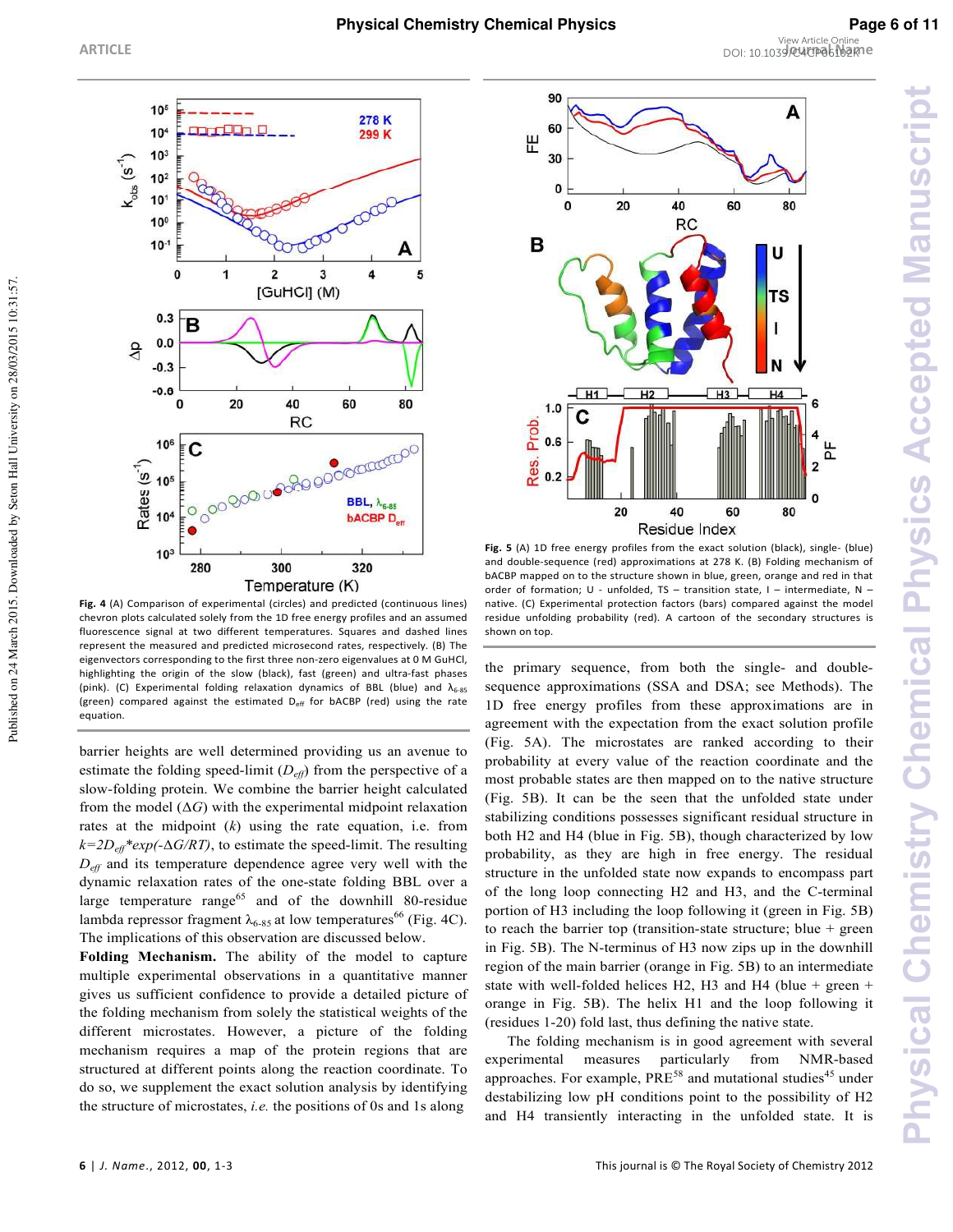Published on 24 March 2015. Downloaded by Seton Hall University on 28/03/2015 10:31:57

important to emphasize here that we merely predict that the two regions (H2 and H4) are structured and not that they interact as the model construction allows for an interaction between two islands of structured residues if and only when all the intervening residues are also folded.19, 20 Such an interaction could still require transient and reversible structure formation in the intervening regions under *folding* conditions that is yet to be tested experimentally. Hydrogen exchange experiments point to a very low protection factor for H1 compared to the other helices.<sup>67</sup> Interestingly, the equilibrium residue folding probability from the model is alone sufficient to capture this observation (Fig. 5C). Taken together with the 1D free energy profile, these results confirm that H1 is partially structured under stabilizing conditions and is the last to latch onto the rest of the protein during folding.

**Electrostatics and Functional Implications.** The fact that we have an experimentally constrained free energy profile allows us to ask some specific questions that are not possible otherwise. What structural.energetic factors determine the relative intermediate population and the height of the folding barrier? And, is this intermediate required for the functioning of bACBP, i.e. the binding to acyl CoA?

 Differences in protein packing density (the number of van der Waals contacts per residue) correlate with the speed of folding and hence the barrier. $68$  On the other hand, differences in the number and distribution of charged residues on the protein surface have also been shown to affect barriers,  $25, 69$ stability<sup>69</sup> and intermediate population<sup>69</sup> when comparing homologous members of the same family. The latter is particularly relevant given that the bACBP possesses a large percentage of charged residues (Fig. 1B). Therefore, to identify the dominant energy term (packing *vs.* electrostatics), we calculate the 1D free energy profile by setting the electrostatic term to zero. This exercise reveals that though vdW interactions

alone can point to the possibility of intermediates, it significantly underestimates the population (green in Fig. 6A) while also simultaneously underestimating the folding barrier height. The implication is that charge-charge interactions are major players in determining the intermediate population and thermodynamic folding barrier height of bACBP. We delve deeper by estimating the pair-wise charge-charge interaction energy ( $\Delta G_{q-q}$ ) from the Tanford-Kirkwood algorithm using the native structure as input.<sup>70, 71</sup> We find that helices 1 and 4 (H1) and H4) are involved in a complex array of favourable and unfavourable interactions (blue and red in Fig. 6B within the circled region and Fig. S2). However, intra.helical electrostatic interactions within H1 and H4 are stronger than inter.helical interactions - -8.2 kJ mol<sup>-1</sup> for intra-H1,  $-49.8$  kJ mol<sup>-1</sup> for  $intra-H4$  and a mere -2.1 kJ mol<sup>-1</sup> for inter-H1-H4 chargecharge interactions – indicating that H1 is packed loosely against H4 despite their proximity. Interestingly,  $AGADIR<sup>72</sup>$ predicts that H1 can form a helix in isolation at pH 7.0 with a helicity that ranges from  $\sim$ 10% at 278 K to  $\sim$ 3% at 310 K which is significantly higher than the intrinsic helical propensity of H2 or H3 that are near zero.

 We effectively deduce that a combination of weak packing, unfavourable electrostatics and intrinsic helical propensity all contribute to the presence of partial disorder in helix H1. This in turn manifests as an intermediate that is in dynamic equilibrium with the fully folded state on the folding side of the main barrier (Fig. 6C). It is however possible that the magnitude of electrostatic interactions and packing density could be correlated – for example, attractive interactions could pull the structural elements closer while repulsive interactions could push them apart (weak packing), or vice versa. This is possibly why the recent coarse.grained treatment of bACBP folding is able to identify a similar intermediate without any electrostatic term in its energetics (though the free energy



Fig. 6 All relevant energy units are in kJ mol<sup>-1</sup>. (A) Folding free energy (FE) profiles of bACBP at pH 7 and 310 K with and without electrostatic term in the energy function. (B) Symmetric 2D map of the charge-charge interaction energy calculated from the TK algorithm. The circled area highlights the complex network of favourable (blue) and unfavourable (red) interactions between H1 and H4. The scale on the right is shown to vary from -1 to 1 for ease of visualization. (C) Results of a Metropolis Monte Carlo simulation run on the 1D free energy profile shown in black in panel A. (D) Experimental difference in protection factors between ligand bound (Cx./holo) and free/apo-form of bACBP (bars) highlighting that the major difference between the two is concentrated in the first helix and the loop (red bars) following it.<sup>67</sup> The shaded areas are the helical regions H1 to H4. (E) Free energy profiles of the apo- and holo-forms of bACBP calculated using identical model parameters from the respective native structures.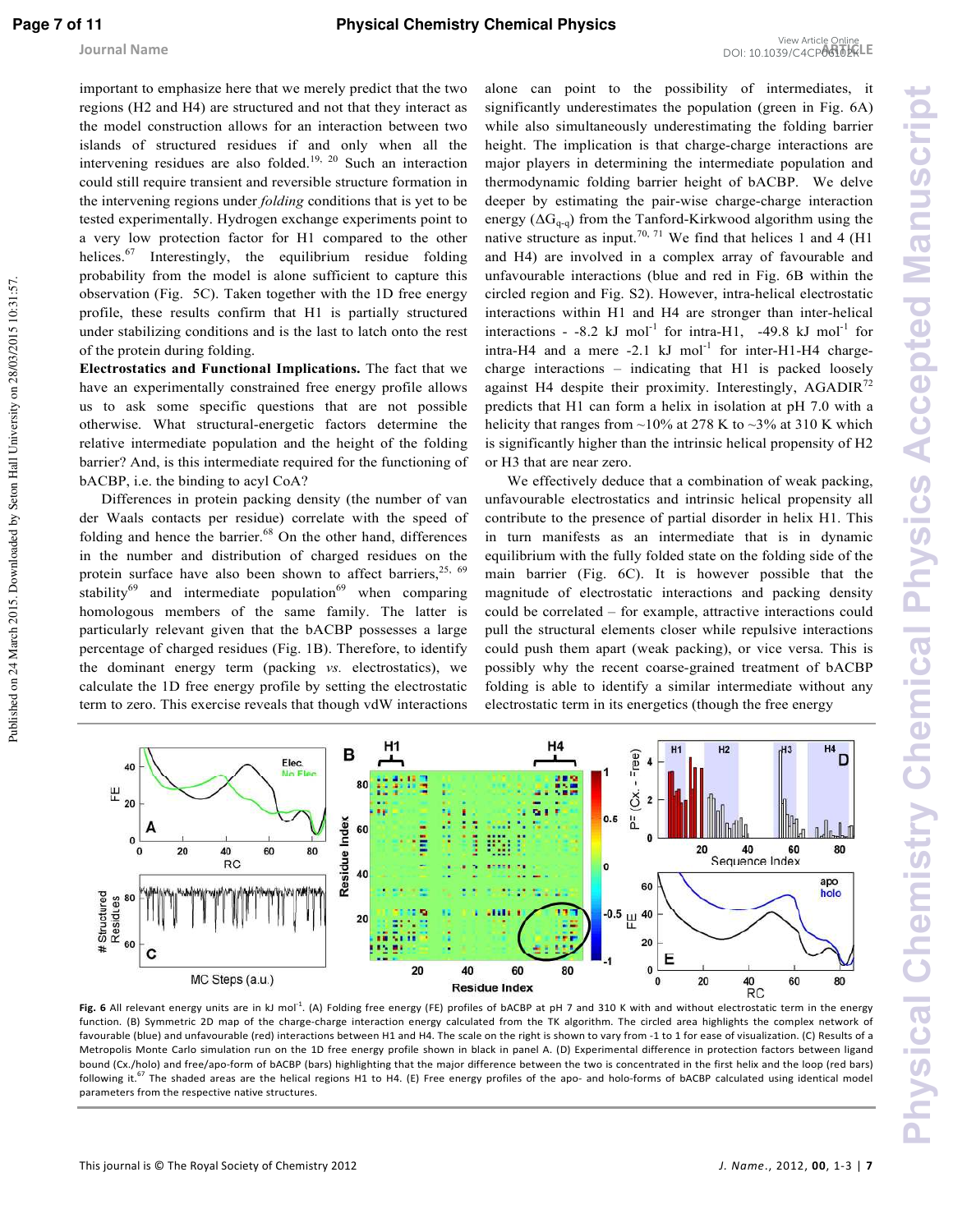# PCCP RSCPu

**ARTICLE** 

## **RSCPublishing** DOI: 10.1039/C4CP06102K

View Article Onlin

profiles have been generated only near the apparent midpoint).<sup>58</sup> This agreement between different methods (HX experiments, coarse-grained simulations and WSME model) on the identity of the intermediate suggests that it is a robust feature of the folding landscape and raises the question if this partial disorder is required for the non.covalent binding to acyl. CoA.

 In this regard, the majority of protein.ligand interactions in holo.bACBP (PDB id: 1ACA) are grouped in two regions: between the C-terminal half of helix H1 to the N-terminal half of H2 (residues  $\sim$ 8-32) and the N-terminal half of helix H3 (residues  $\sim$ 49-55).<sup>67</sup> HX experiments that measure the accessibility of backbone amides to the solvent point to a large gain in rigidity of helix 1 and the loop following it upon binding the ligand in bACBP (red in Fig. 6D). In fact, there is very little change in the protection factor in the rest of the structure except for residue K54 that strongly interacts with the phosphate of the CoA.<sup>67</sup>

 All this experimental evidence strongly indicates that the conformational flexibility of helix H1 is essential for binding to acyl.CoA. We propose that this conformational flexibility is imprinted on the sequence through unfavourable charge-charge interactions and/or weak packing of helix H1 with the rest of the structure providing evidence here that folding intermediates possibly arise from functional constraints. Interestingly, we find that the structure of holo-bACBP is more compact with  $\sim$ 5% more interactions and slightly different orientation of charged groups despite exhibiting a Cα-RMSD of  $~1.6$  Å with respect to apo.ACBP. This can be seen in the corresponding 1D free energy profile (Fig. 6E; calculated using parameters identical to that of apo.ACBP) that is highly tilted towards the native state with a miniscule population of the intermediate, reminiscent of conformational selection binding mechanism.

Folding Intermediate from Molecular Simulations. We further validate the structure of the predicted intermediate through all.atom explicit solvent MD simulations (see Methods). Five independent 500 nanosecond simulations were performed at 370 K with different starting velocities to identify regions of structure that are thermodynamically less stable. The expectation is that any weakly coupled region would unfold first at this high temperature thus promoting the sampling of partially structured states that can in turn be compared to WSME model predictions and experiments.

 No major changes are observed in two of the five independent trajectories (grey in in Fig. 7A, 7B); two show reversible fluctuations with respect to the starting structure (blue and green in Fig. 7A, 7B) and one other trajectory points to a large irreversible change in  $Ca$ -RSMD within the simulated



**Fig. 7** (A & B) Cα-RMSD with respect to the PDB structure 2ABD from 5 independent explicit solvent MD simulation runs at 370 K. (C & D) Distribution of Cα-RMSD and centre of mass (CoM) distances between helices H1 and H4. (E & F) Comparison of the partially structured states corresponding to the arrows indicated in panels C and D with respect to the starting structure (grey). H1 in the native structure is marked with a black ellipse.

timescale of 500 nanoseconds (red in Fig. 7B). A simple binning analysis indicates that the mean Cα-RMSD is  $\sim$ 3 Å (Fig. 7C); a major contribution to this comes from the long unstructured loop connecting the structural elements H2 and H3 that undergoes enhanced thermodynamic fluctuations. It also points to the possibility of two partially structured states, one at  $\sim$ 4-4.5 Å and the other at  $\sim$ 6-6.5 Å (arrows in Fig. 7C, 7D). A centre of mass (CoM) distance calculation between H1 and H4 is able to reproduce the shape of the global RMSD plot indicating that major structural changes are concentrated in these regions.

 Structural analysis reveals that the helix H1 partially unfolds particularly at the N.terminus and samples additional conformational states that either interacts only weakly with H4 (RMSD of 4 Å; Fig. 7E) or completely detaches from H4 (RMSD 6 Å; Fig. 7F) with the centre of mass distance ranging from 11 Å to as much as 14 Å (compared to the starting CoM distance of  $\sim$ 10 Å). This direct observation is in very good agreement with the nature of the intermediate predicted from the WSME model, the expectation from the electrostatic and intrinsic helical propensity calculations and HX experiments. It is important to note that these simulations do not provide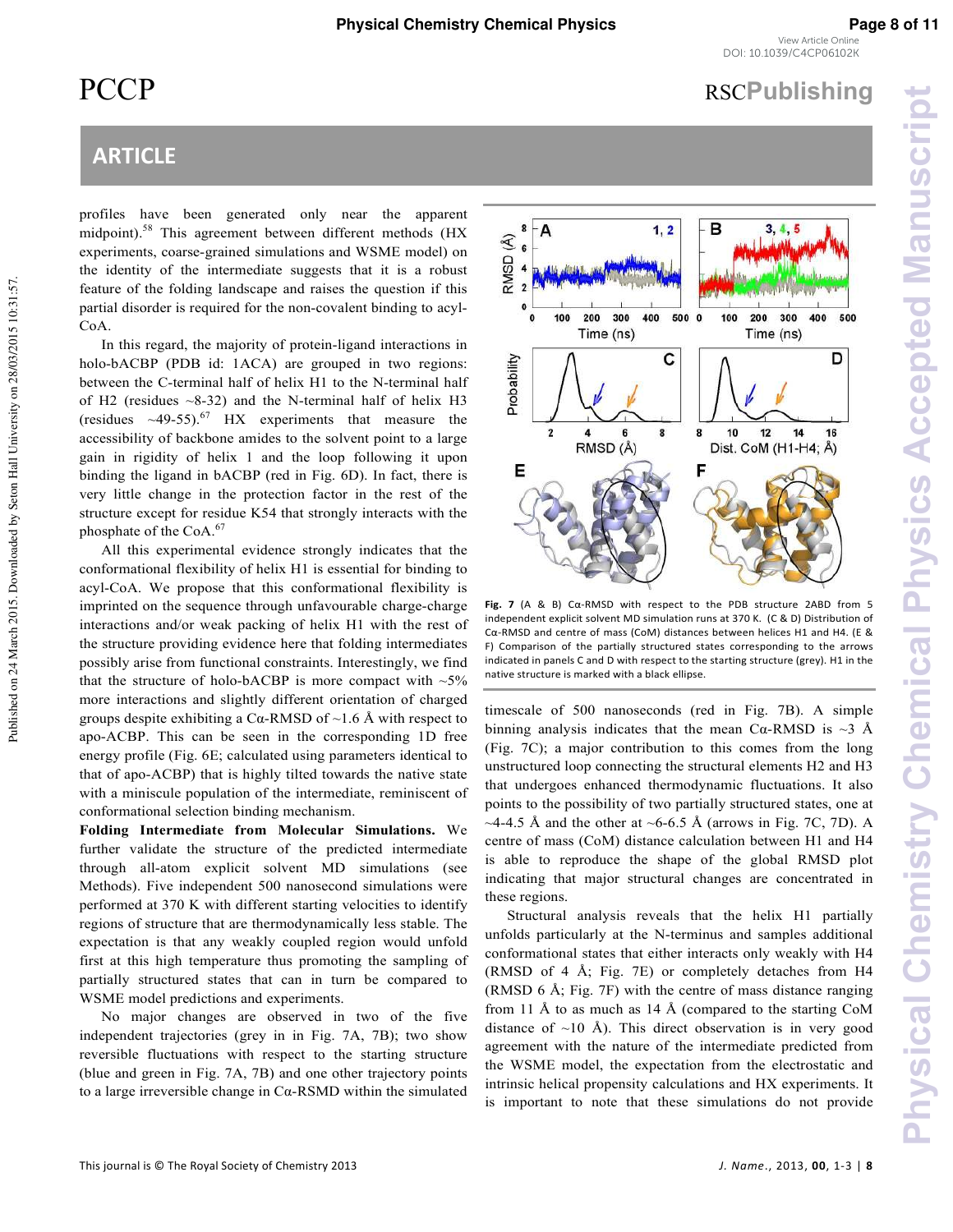Published on 24 March 2015. Downloaded by Seton Hall University on 28/03/2015 10:31:57

accurate equilibrium probabilities, as they are quite short compared to the overall folding time, but clearly hint that an unfolding pathway involving detachment of H1 and H4 exists in agreement with the model predictions.

## **Conclusions**

 The relative organization of residues in the folded state is entirely determined by functional constraints because of which both topological and energetic frustrations arise.<sup>73, 74</sup> In a recent work, we have shown strong evidence from multiple computational methods that the folding mechanism of Barstar is proportionately influenced by functional constraints to range from multi-state to two-state folding upon just single point mutations.<sup>28</sup> Accordingly, the partial disorder in H1 of bACBP inscribed onto the sequence through both local (helical propensity) and nonlocal effects (weak packing) could point to a possible avenue taken by Nature to fine.tune the binding affinity of bACBP to acyl.CoA. This could be a feature selected through Natural Selection as ACBP is a highly conserved protein across all eukaryotes and is known to play an important role in lipid metabolism though its precise functions and the mechanism of action are unclear.<sup>75, 76</sup> Experimentally, it is known that bACBP is highly promiscuous and binds an array of acyl.CoA esters with the carbon chain length varying from 2 to 16 with dissociation constants from micromolar to sub. picomolar, respectively.<sup>77</sup> We propose that this promiscuous binding of varied carbon chain lengths is an offshoot of the partially disordered nature of H1. Direct evidence for this comes from the observation of a gain in rigidity of H1 from HX experiments<sup>67</sup> and an indirect evidence from the more compact nature of the holo.bACBP compared to apo.bACBP; it should be possible to experimentally verify this by quantifying the degree of protection of backbone amides for different substrates.

 From a folding mechanistic viewpoint, a variety of models, ranging from chemical models to all-atom simulations are generally employed to characterize protein.folding processes. There is unfortunately a large trade.off between the predictive powers of different models and the ability to reproduce multiple experimental observables in a (semi-)quantitative manner that is a difficult test for the model parameters and assumptions. For example, chemical models, though simple are rarely predictive and are usually employed to extract relevant thermodynamic or kinetic parameters. Simulations, on the other hand, are capable of providing detailed pictures of folding mechanisms but lag behind in their ability to reproduce the global unfolding thermodynamics (for example, heat capacity profiles) and are generally time-intensive. Here, we have shown that the Ising-like statistical mechanical model provides a good compromise between the two requirements above. The 1D free energy profile as a function of the natural coordinate of the model, the number of structured residues, is able to predict several experimental observations in bACBP – the height of the folding barrier, nature of the intermediate, moving unfolded state and its structure, phi-values, chevron kinetics and the fastphase. Apart from these, the model is able to capture the temperature dependence of the changes in stability induced by denaturant in this domain. It is important to emphasize that the WSME model is constrained by a single equilibrium-unfolding curve (Fig. 2A) while the rest are predictions that naturally follow. These results attest to both the robustness of the 1D free energy profile, the magnitude of the Gō-like energetic terms and hence the overall approach.

 The rate.determining folding barrier height is predicted to be well above *3RT* for bACBP under all conditions, thus placing it in the two.state.like regime. We find a very good agreement between the bACBP folding pre.exponential at different temperatures and the relaxation rates of proteins that have been shown to fold downhill, BBL and  $\lambda_{6.85}$ , thus validating the magnitude of the main barrier in bACBP (Fig. 4C). The magnitude of the activation energy on the  $D_{\text{eff}}$  of bACBP (~1.08 kJ mol<sup>-1</sup>) is similar to the ~1 kJ mol<sup>-1</sup> per residue estimate extracted by characterizing the temperature. dependent folding kinetics of several fast.folding proteins using a phenomenological free energy surface model.<sup>16</sup> This unexpected agreement between proteins that are characterized by different structures, functions, and that fold at different speeds hints that the underlying dynamic factors that determine the activation energy are universal. It is of interest note that this dynamic term, also termed internal friction or landscape roughness, has recently been revealed to originate from microscopic barriers to peptide bond rotations.<sup>78, 79</sup>

 In the analysis of mutational data, the correspondence between the average  $\phi$ -value estimated from the 1D free energy profile without explicitly modelling the mutations, and the mean number obtained from a global analysis of experimental mutational effects  $({\sim}0.3^{63})$  provides additional evidence to the physically sound nature of the WSME model. In parallel, this agreement hints at a possible universal parameter that the mean ϕ.value signifies . the average stabilization free energy gained by the protein at the barrier top during folding – that has now been observed from four different approaches including the current treatment. $2, 80, 81$ 

 Though the main barrier of bACBP is large we find that the folding behaviour is far from a two-state phenomenon. Apart from the slowest rate that follows a chevron-like features, experiments indicate an additional microsecond phase during refolding and this has been interpreted as originating from the population of an on- or off-pathway intermediate.<sup>47</sup> We show here that the unfolded state of bACBP is flexible and changes its structure in a continuous manner thus giving rise to a faster phase in response to rapid change in conditions. This is in agreement with a combined experimental-simulation study that points to a structural reorganization in the unfolded state at similar time-scales.<sup>82</sup> On the other hand, we identify a welldefined intermediate characterized by partial structure in helix H1 on the folded side of the main barrier whose structure is in agreement with HX experiments on bACBP with and without the ligand (Fig. 6) and all-atom MD simulations (Fig. 7). Using the 1D free energy profile from the WSME model, we estimate that the rate constant for the transition between the fully folded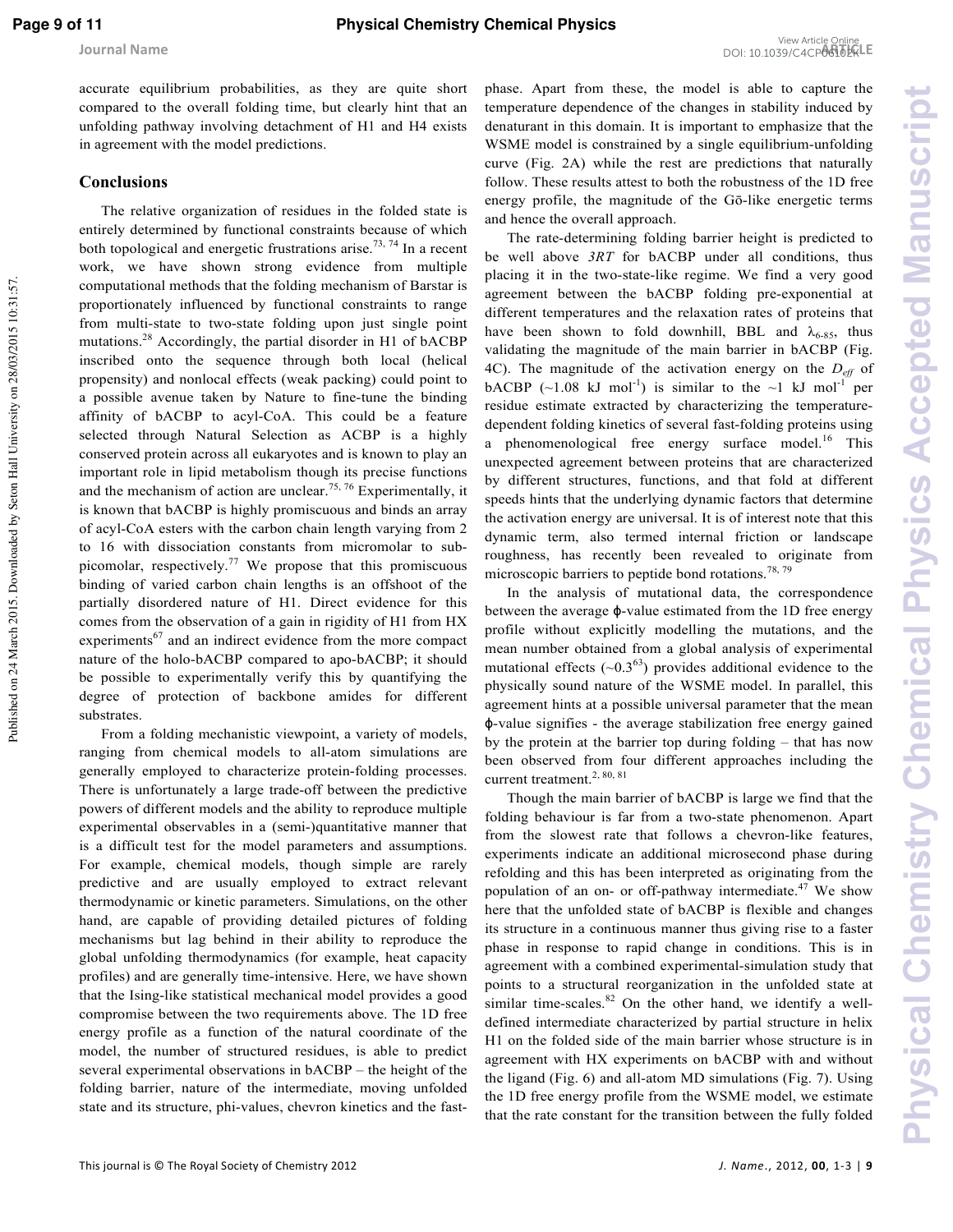and partially structured state should be  $\sim$ 630 s<sup>-1</sup> at 278 K (Fig. S3), a prediction that can be tested kinetically employing a fluorescent reporter that probes the packing between the helices H1 and H4.

 In summary, we show that coarse features of the 1D free energy profile are sufficient to capture several macroscopic features of the folding behaviour in a large single.domain protein bACBP. A more detailed picture of the structure of intermediates and folding mechanism is obtained by a small increase in dimensionality – in the current work this is highlighted by the enumeration of single- and two-stretches of folded residues. We further underline the fact that global equilibrium thermodynamic observables are sufficient to constrain computational methods, an aspect that we are increasingly observing for several systems from the perspective of the WSME model.<sup>21, 27, 42</sup> We believe that the detailed WSME model with multiple energetic terms is now poised to address questions on not just folding mechanisms but also to quantify the energetic consequences of small functionally. driven differences in primary sequences that is otherwise not apparent in structural comparisons alone. This might require a more subtle correction to the underlying energy function by introducing residue.specific or secondary.structure.specific conformational entropy terms guided by experimental observables.

## **Acknowledgements**

We thank Martin Gruebele for critical comments on the manuscript.

#### **Notes and References**

*\**Department of Biotechnology, Bhupat & Jyoti Mehta School of Biosciences, Indian Institute of Technology Madras, Chennai 600036, India.

†Electronic Supplementary Information (ESI) available: Additional figures supporting the conclusions. See DOI: 10.1039/b000000x/

- 1. J. D. Bryngelson, J. N. Onuchic, N. D. Socci and P. G. Wolynes, *Proteins*, 1995, **\***, 167.
- 2. A. Akmal and V. Muñoz, *Proteins*, 2004, 57, 142.
- 3. V. Muñoz, *Ann. Rev. Biophys. Biomol. Struct.*, 2007, 36, 395.
- 4. D. D. Boehr, R. Nussinov and P. E. Wright, *Nat. Chem. Biol.*, 2009, **+**, 789.
- 5. K. A. Dill and H. S. Chan, *Nat. Struct. Biol.*, 1997, **.**, 10.
- 6. M. Oliveberg and P. G. Wolynes, *Q. Rev. Biophys.*, 2005, 38, 245.
- 7. Y. Levy, S. S. Cho, J. N. Onuchic and P. G. Wolynes, *J. Mol. Biol.*, 2005, 346, 1121.
- 8. L. Mirny and E. Shakhnovich, *Ann. Rev. Biophys. Biomol. Struct.*, 2001, 30, 361.
- 9. C. Hyeon and D. Thirumalai, *Nat. Commun.*, 2011, **\***, 487.
- 10. D. E. Shaw, P. Maragakis, K. Lindorff.Larsen, S. Piana, R. O. Dror, M. P. Eastwood, J. A. Bank, J. M. Jumper, J. K. Salmon, Y. B. Shan and W. Wriggers, *Science*, 2010, 330, 341.
- 11. R. B. Best and G. Hummer, *J. Phys. Chem. B*, 2009, , 9004.
- 12. J. N. Onuchic, Z. LutheySchulten and P. G. Wolynes, *Ann. Rev. Phys. Chem.*, 1997, 48, 545.
- 13. N. D. Socci, J. N. Onuchic and P. G. Wolynes, *J. Chem. Phys.*, 1996, **.**, 5860.
- 14. V. Muñoz and J. M. Sanchez.Ruiz, *Proc. Natl. Acad. Sci. USA*, 2004, , 17646.
- 15. A. N. Naganathan, J. M. Sanchez.Ruiz and V. Muñoz, *J. Am. Chem.*   $Soc., 2005, 127, 17970.$
- 16. A. N. Naganathan, U. Doshi and V. Muñoz, *J. Am. Chem. Soc.*, 2007, **\***, 5673.
- 17. F. Liu, C. Dumont, Y. J. Zhu, W. F. DeGrado, F. Gai and M. Gruebele, *J. Chem. Phys.*, 2009, , 061101.
- 18. M. Gruebele, *Curr. Opin. Struct. Biol.*, 2002, 12, 161.
- 19. H. Wako and N. Saito, *J. Phys. Soc. Japan*, 1978, **..**, 1939.
- 20. V. Muñoz and W. A. Eaton, *Proc. Natl. Acad. Sci. U.S.A.*, 1999, 96, 11311.
- 21. P. Bruscolini and A. N. Naganathan, *J. Am. Chem. Soc.*, 2011, , 5372.
- 22. M. M. Garcia.Mira, M. Sadqi, N. Fischer, J. M. Sanchez.Ruiz and V. Muñoz, *Science*, 2002, 298, 2191.
- 23. J. Kubelka, E. R. Henry, T. Cellmer, J. Hofrichter and W. A. Eaton, Proc. Natl. Acad. Sci. USA, 2008, 105, 18655.
- 24. A. N. Naganathan, R. Perez.Jimenez, V. Muñoz and J. M. Sanchez. Ruiz, *Phys. Chem. Chem. Phys.*, 2011, , 17064.
- 25. A. N. Naganathan, *J. Chem. Theory Comput.*, 2012, 8, 4646.
- 26. A. N. Naganathan and V. Muñoz, *J. Phys. Chem. B*, 2014, 118, 8982.
- 27. A. N. Naganathan and M. Orozco, *J. Phys. Chem. B*, 2013, 117, 13842.
- 28. A. N. Naganathan, J. M. Sanchez.Ruiz, S. Munshi and S. Suresh, *J. Phys. Chem. B*, 2015, , 1323.
- 29. A. N. Naganathan, *WIREs Comput. Mol. Sci.*, 2013, 3, 504.
- 30. A. N. Naganathan, P. Li, R. Perez.Jimenez, J. M. Sanchez.Ruiz and V. Muñoz, *J. Am. Chem. Soc.*, 2010, **\***, 11183.
- 31. E. R. Henry, R. B. Best and W. A. Eaton, *Proc. Natl. Acad. Sci. U.S.A.*, 2013, , 17880.
- 32. A. N. Naganathan, *J. Phys. Chem. B*, 2013, 117, 4956.
- 33. H. S. Chan, Z. Zhang, S. Wallin and Z. Liu, in *Ann. Rev. Phys. Chem.*, eds. S. R. Leone, P. S. Cremer, J. T. Groves and M. A. Johnson2011, vol. 62, pp. 301.
- 34. U. Doshi and V. Muñoz, *Chem. Phys.*, 2004, 307, 129.
- 35. V. Muñoz, P. A. Thompson, J. Hofrichter and W. A. Eaton, *Nature*, 1997, 390, 196.
- 36. E. R. Henry and W. A. Eaton, *Chem. Phys.*, 2004, 307, 163.
- 37. G. Schreiber, A. M. Buckle and A. R. Fersht, *Structure*, 1994, 15, 945.
- 38. M. Jager, Y. Zhang, J. Bieschke, H. Nguyen, M. Dendle, M. E. Bowman, J. P. Noel, M. Gruebele and J. W. Kelly, *Proc. Natl. Acad. Sci. U.S.A.*, 2006, , 10648.
- 39. H. R. Kalbitzer, M. Spoerner, P. Ganser, C. Hozsa and W. Kremer, *J. Am. Chem. Soc.*, 2009, , 16714.
- 40. A. N. Naganathan and M. Orozco, *J. Am. Chem. Soc.*, 2011, , 12154.
- 41. J. A. Lamboy, H. Kim, K. S. Lee, T. Ha and E. A. Komives, *Proc. Natl. Acad. Sci. U.S.A.*, 2011, **/**, 10178.
- 42. S. Sivanandan and A. N. Naganathan, *PLOS Comp. Biol.*, 2013, 9, e1003403.